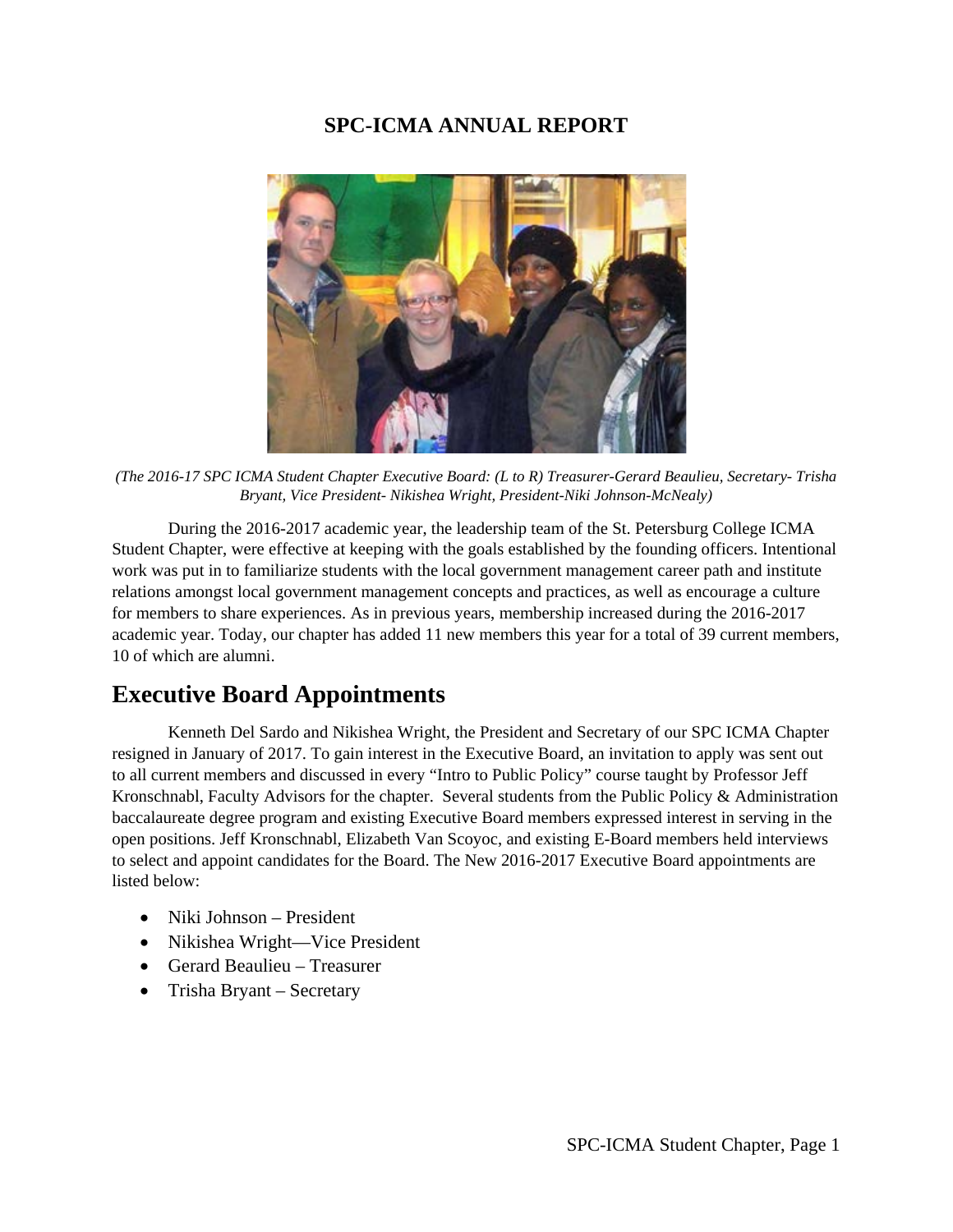# **Event Highlights**

This year, we focused on organizing events that exposed participants to numerous facets of local government management. The Chapter kicked off the spring semester by encouraging members to participate in its first event held on Wednesday, February 1, 2017 with guest speaker Larry Gold-smith, a Career Development Specialist, professor, and entrepreneur who attended our general meeting to discuss resume' writing, interview techniques, and workforce preparedness.



*(Larry Goldsmith (center) with ICMA members & PPA students)*

On Wednesday, March 1, 2017, the Public Policy & Administration program hosted its Eleventh Annual Public Policy Leadership Speaker Series luncheon. We were honored to host, St. Petersburg College President, Dr. Bill Law to speak with our ICMA and Public Policy and Administration students. About 110 guests attended, the majority of which were PPA students followed by administrators, faculty, staff, and community leaders.



Dr. Law addressed his experiences since beginning his Presidency at SPC in 2010 and the initiatives that transpired as a result of his goal to put students first and unite our campuses. He discussed how he brought Provosts together from each campus to converse, plan, and work toward common goals for each campus so that SPC students could expect the same services regardless of which campus they visited—which he termed One College. He also shared his experience in serving 37 years of academic service excellence and 7 years of service to SPC.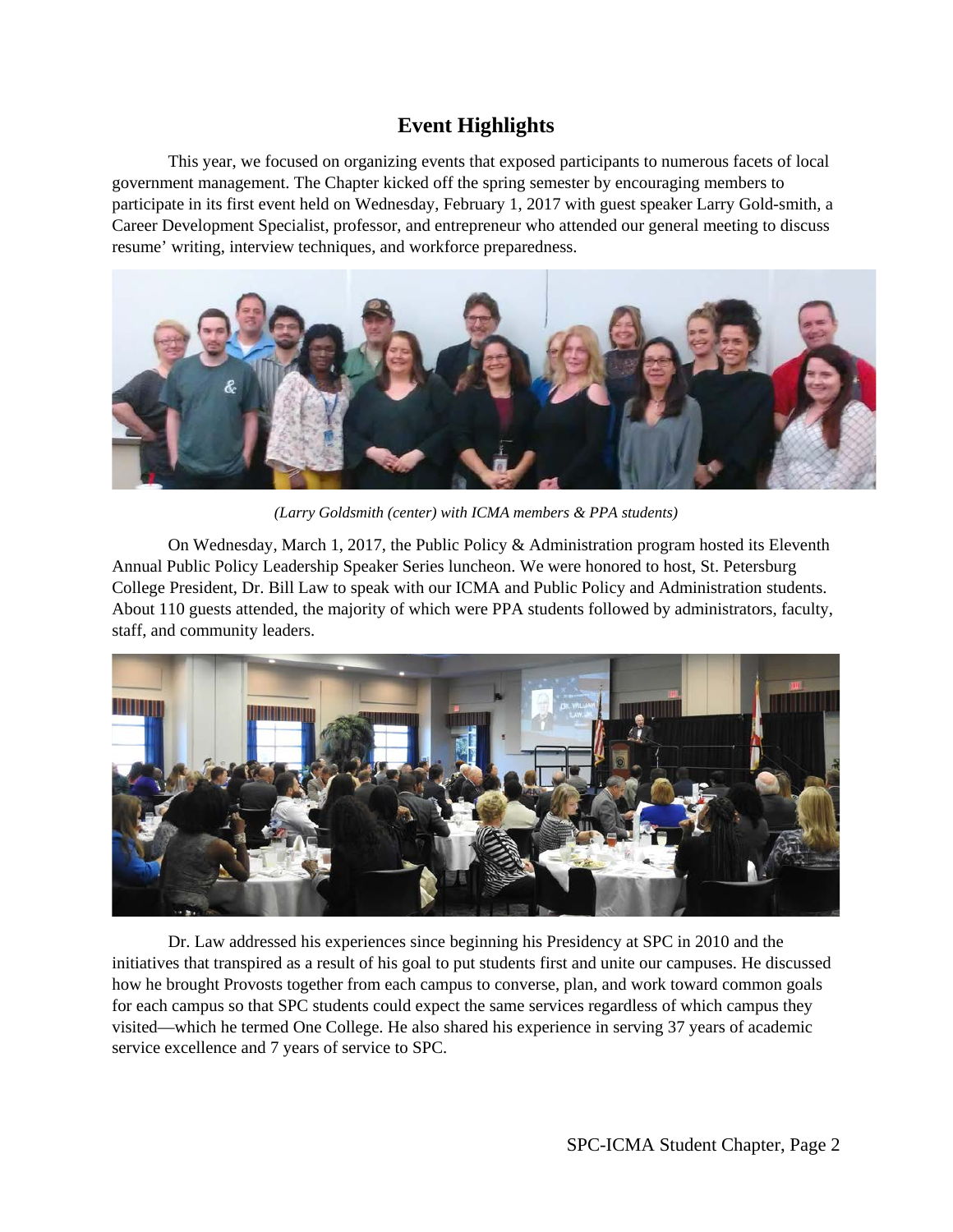Our SPC-ICMA Executive Board traveled to Elk Grove, Illinois on March 8th for the ICMA Midwest Regional Summit. While in attendance, we participated in multiple sessions to enhance our knowledge including: "*Leadership Strategies to Move Communities from Disruption to Connection and Renewal"* and "*Inclusiveness and Diversity*".



We were able to participate in discussions such as "*What Disruptions has your Community Experienced?"* and *"Professional Development Paths"* with attendees of the summit. We also enjoyed awesome networking opportunities with various national public leaders who offered internships and job opportunities!

On Wednesday, March 15, 2017, Michael Delk, Planning and Development Director for the City of Clearwater, shared leadership experiences he has learned during his career and his 12+ years with the City of Clearwater. He spoke about planning for a large city which has varied needs. He also spoke about making tough decisions and the future of development for Clearwater. Mr. Delk is the husband of our Urban and Regional Planning Professor Mary Delk.



*(Michael Delk & Professor K. (center) with ICMA members and PPA students)*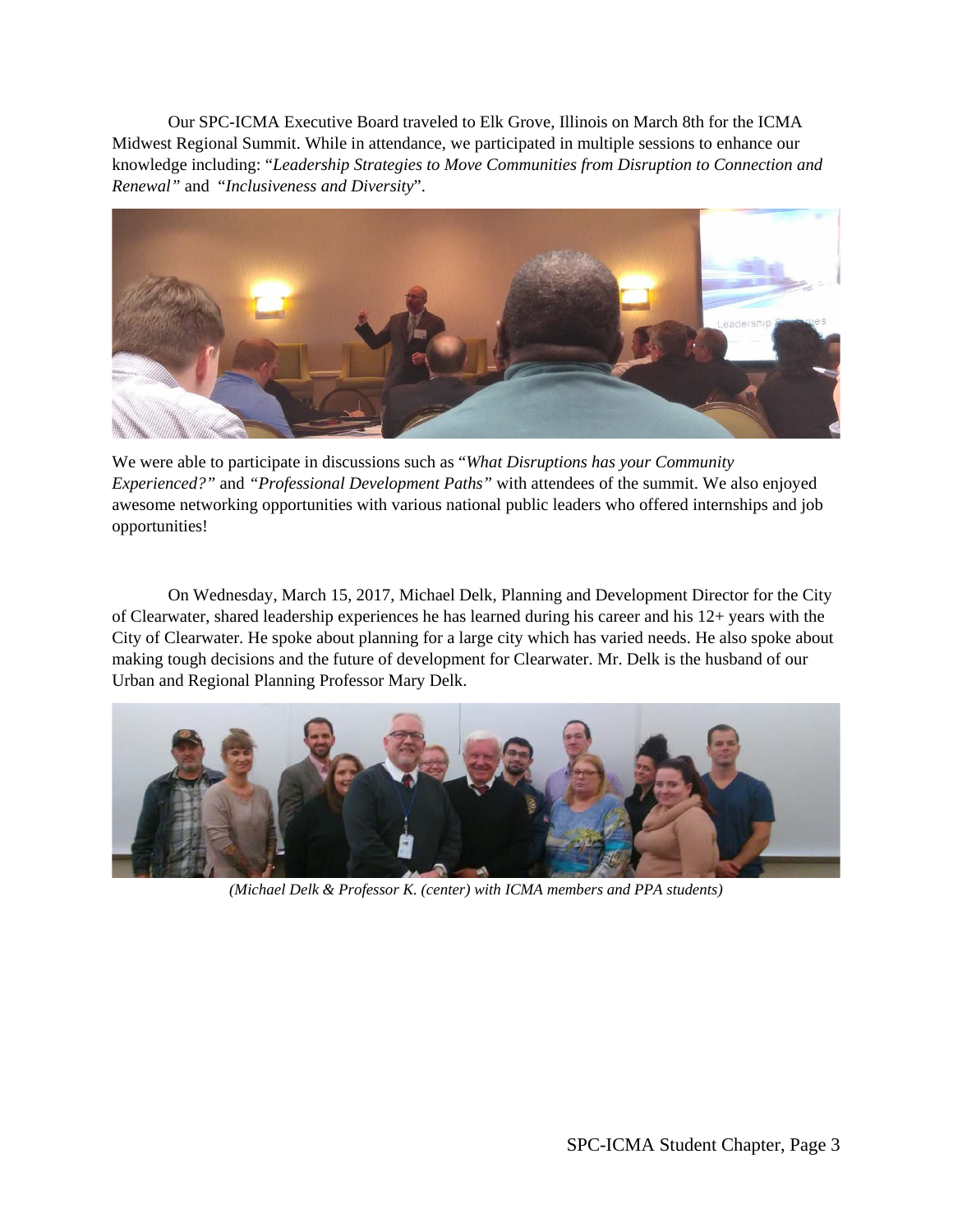Our ICMA Student Chapter hosted its first semi-annual Ted Talk Discussion on April 24, 2017. The Ted Talk featured Harvard Ethics Professor Dr. Michael Sandel who posed moral and ethical scenarios. After the Ted Talk, attendees discussed how ethical decisions should be approached in the field of public service. For example, think about what it takes to make a hard decision for the public you represent. If you do not make a decision, then you are part of the problem. Briefly give some examples of tough decisions regarding real or hypothetical issues and what you would recommend as a solution? The conversation was both lively and thought provoking! The purpose was to get students to think about the role of public service from a different perspective.